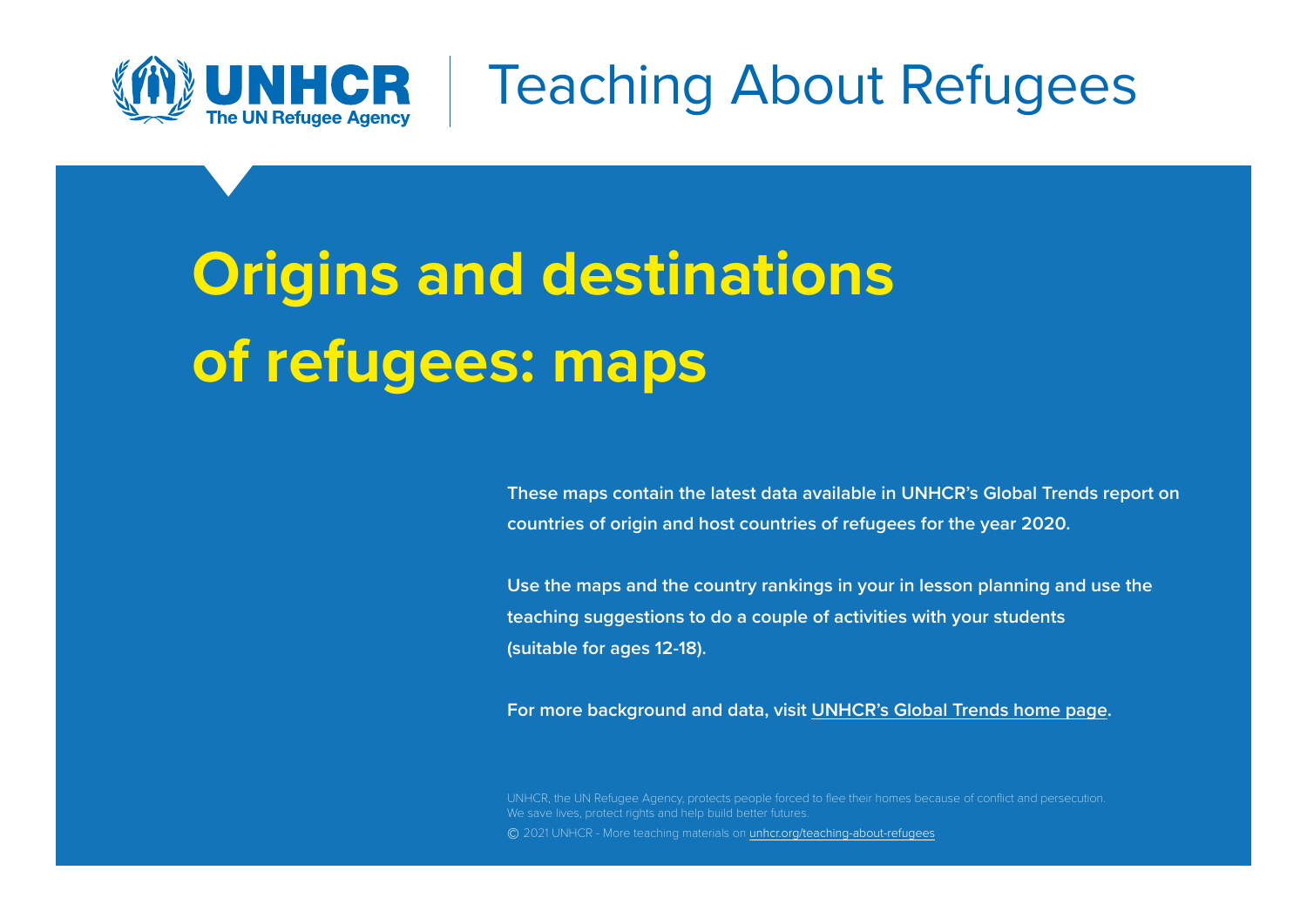## **68%**  ORIGINATED FROM JUST FIVE COUNTRIES

More than two thirds (68 per cent) of all refugees and Venezuelans displaced abroad came from just five countries.

## **Teaching suggestion (ages 12-18)**

Ask your students to guess the top five countries of origin of refugees. Then give them the names of the countries and the numbers of refugees originating from each country (see table and countries marked in red).

You can then ask pupils to find the countries on a map.

Where there any surprises?

Where do your students think most refugees come from?

Syrian Arab Republic 6.7 million

Venezuela 4.0 million

Afghanistan 2.6 million

South Sudan 2.2 million

Myanmar 1.1 million

UNHCR TEACHING ABOUT REFUGEES > **FACTS AND FIGURES**